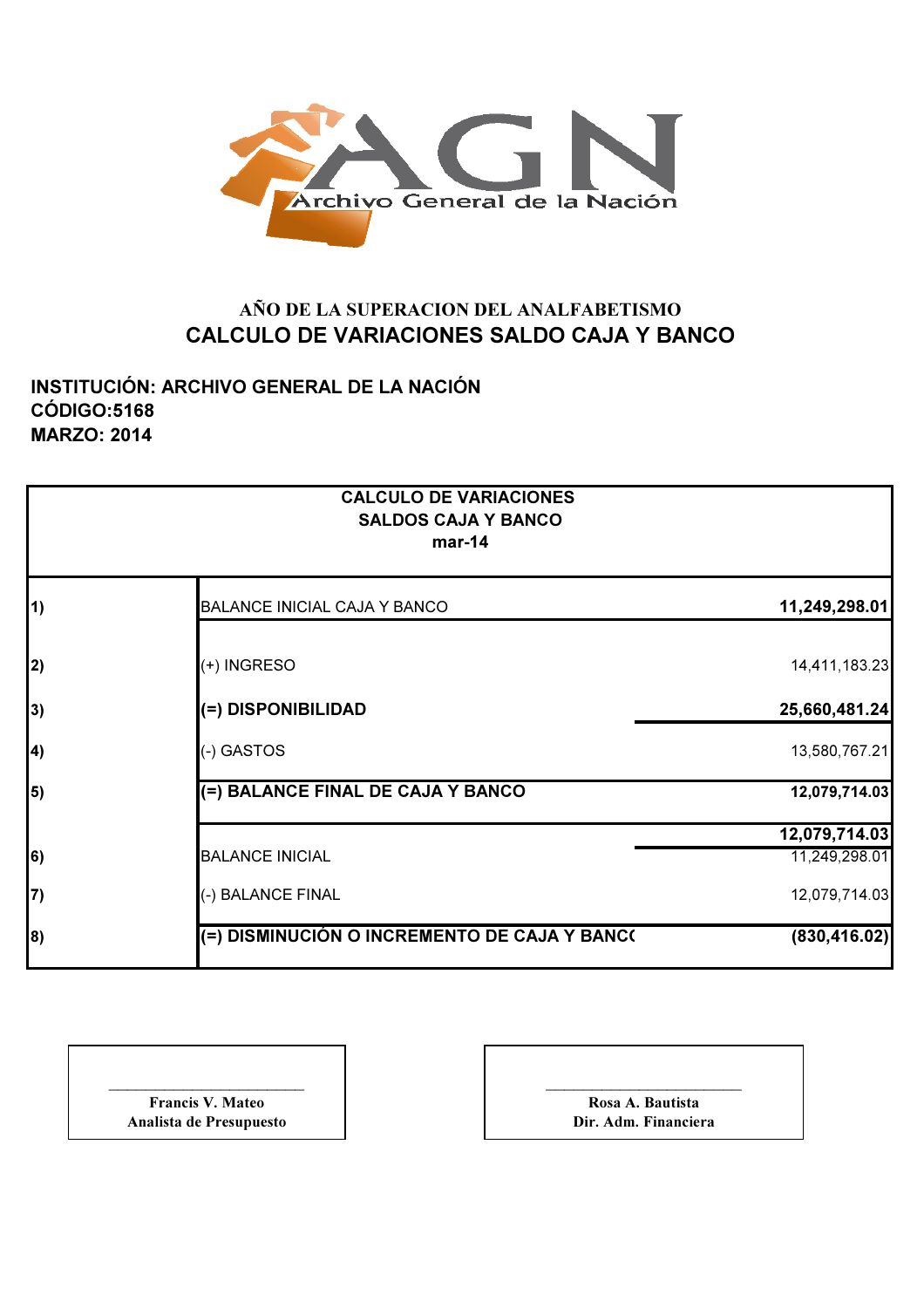## ARCHIVO GENERAL DE LA NACION

EJECUCION DEL PRESUPUESTO ASIGNADO

mar-14UNIDAD PRESUPUESTARIA

CODIGO 5168

RNC-401036924

| <b>IMPUTACION PRESUPUESTARIA</b> |     |                 |                     |                                                  |                              | <b>PRESUPUESTO</b> |                              | <b>EJECUCION DEL GASTO</b>     |                                                |                          |                          |                              |
|----------------------------------|-----|-----------------|---------------------|--------------------------------------------------|------------------------------|--------------------|------------------------------|--------------------------------|------------------------------------------------|--------------------------|--------------------------|------------------------------|
|                                  |     |                 |                     |                                                  |                              |                    |                              | <b>DEVENGADO</b>               | PAGADO POR ACTIVIDAD                           |                          | <b>TOTAL</b>             |                              |
|                                  | (2) |                 | F. OBJ. DEL C       |                                                  | ORIGINAL                     | <b>EJECUTADO</b>   | <b>VIGENTE</b>               |                                | Dirección y CoordinaciónDifusión y Publicación |                          | <b>PAGADO</b>            | PRES. DISP.                  |
|                                  |     | PROG.FUNC.FONDC | OBJ.                |                                                  | (1)                          | (2)                | $(3=1+2)$                    | (5)                            |                                                |                          | (6)                      | $(7=3-5)$                    |
| $-11$                            |     | 111 0100        |                     | TOTAL OBJETO (1)                                 | 114,951,989.00               | (17,502,766.91)    | 97.449.222.09                | 8.866.885.39                   | 8.866.885.39                                   |                          | 8.866.885.39             | 88.582.336.70                |
|                                  |     |                 | 211                 |                                                  | 74,756,068.00                | (12,734,184.30)    | 62,021,883.70                | 6,366,850.00                   | 6,366,850.00                                   |                          | 6,366,850.00             | 55,655,033.70                |
|                                  |     |                 |                     | 2.1.1.1.01 SUELDOS FIJOS                         | 72,311,580.00                | (12, 325, 334, 30) | 59,986,245.70                | 6,366,850.00                   | 6,366,850.00                                   |                          | 6,366,850.00             | 53,619,395.70                |
|                                  |     |                 | 2.1.1.3.01          | SUELDOS PERSONAL EN TRAM. DE PENSION             | 2,444,488.00                 | (408, 850.00)      | 2,035,638.00                 | $\sim$                         |                                                |                          |                          | 2,035,638.00                 |
|                                  |     |                 | 211                 |                                                  | 16,164,772.00                | (1,931,250.00)     | 14,233,522.00                | 1,176,616.70                   | 1,176,616.70                                   |                          | 1,176,616.70             | 13,056,905.30                |
|                                  |     |                 |                     | 2.1.1.2.01 SUELDO PERSONAL CONTRATADO            | 16, 164, 772.00              | (1,733,000.00)     | 14,431,772.00                | 443,416.70                     | 443,416.70                                     |                          | 443,416.70               | 13,988,355.30                |
|                                  |     |                 | 2.1.1.2.02          | SUELDO PERSONAL NOMINAL                          |                              | (198, 250.00)      | (198, 250.00)                | $\sim$                         |                                                |                          | $\overline{\phantom{a}}$ | (198, 250.00)                |
|                                  |     |                 |                     | 2.1.1.2.04 SUELDOS POR SERVICIOS ESPECIALES      |                              |                    | $\overline{a}$               | 672,000.00                     | 672,000.00                                     |                          | 672,000.00               | (672,000.00)                 |
|                                  |     |                 | 2.1.1.2.06 JORNALES |                                                  |                              |                    |                              | 61,200.00                      | 61,200.00                                      |                          | 61,200.00                | (61, 200.00)                 |
|                                  |     |                 | 212                 |                                                  | 3,378,224.00                 | (591, 268.00)      | 2,786,956.00                 | 307,395.94                     | 307,395.94                                     | $\sim$                   | 307,395.94               | 2,479,560.06                 |
|                                  |     |                 |                     | 2.1.2.2.02 COMPENSACION POR HORAS EXTRAORDINARI  | 233.705.00                   | (112, 500.00)      | 121,205.00                   | 81,127.94                      | 81,127.94                                      |                          | 81,127.94                | 40,077.06                    |
|                                  |     |                 |                     | 2.1.2.2.04 PRIMAS DE TRANSPORTE                  |                              | (8,000.00)         | (8,000.00)                   | $\overline{\phantom{a}}$       |                                                |                          | $\sim$                   | (8,000.00)                   |
|                                  |     |                 |                     | 2.1.2.2.05 COMPENSACION POR SERVICIO DE SEGURIDA | 3,144,519.00                 | (470, 768.00)      | 2,673,751.00                 | 226,268.00                     | 226,268.00                                     |                          | 226,268.00               | 2,447,483.00                 |
|                                  |     |                 |                     |                                                  |                              | $\blacksquare$     | $\sim$                       |                                | $\blacksquare$                                 | $\blacksquare$           | $\sim$                   |                              |
|                                  |     |                 |                     |                                                  |                              |                    | $\overline{\phantom{a}}$     | $\sim$                         |                                                |                          | $\sim$                   | $\overline{\phantom{a}}$     |
|                                  |     |                 |                     |                                                  | $\blacksquare$               | (147, 590.00)      | (147, 590.00)                | $\sim$                         | $\sim$                                         | $\blacksquare$           | $\sim$                   | (147, 590.00)                |
|                                  |     |                 | 2.2.8.7.01          | HON. PROFESIONALES Y TEC.                        |                              | (122, 500.00)      | (122, 500.00)                | $\mathbf{r}$                   | $\blacksquare$                                 |                          | $\overline{\phantom{a}}$ | (122, 500.00)                |
|                                  |     |                 |                     | 2.2.8.7.01 HON. POR SERV. ESPECIALES             |                              | (25,090.00)        | (25,090.00)                  | $\blacksquare$                 |                                                |                          | $\sim$                   | (25,090.00)                  |
|                                  |     |                 |                     |                                                  | 9,596,485.00                 | $\sim$             | 9,596,485.00                 | $\mathbf{r}$<br>$\blacksquare$ | $\sim$                                         | $\overline{\phantom{a}}$ | $\sim$                   | 9,596,485.00                 |
|                                  |     |                 |                     | REGALIA PASCUAL                                  | 7,104,704.00<br>1.300.000.00 |                    | 7,104,704.00<br>1,300,000.00 | $\sim$                         |                                                |                          | $\sim$                   | 7,104,704.00<br>1.300.000.00 |
|                                  |     |                 |                     | PRESTACIONES LABORALES<br>PAGO DE VACACIONES     | 1,191,781.00                 |                    | 1,191,781.00                 | $\overline{\phantom{a}}$       |                                                |                          |                          | 1,191,781.00                 |
|                                  |     |                 | 215                 |                                                  | 11,056,440.00                | (2,098,474.61)     | 8,957,965.39                 | 1,016,022.75                   | 1.016.022.75<br>$\sim$                         |                          | 1,016,022.75             | 7,941,942.64                 |
|                                  |     |                 |                     | 2.1.5.1.01 CONTRIB. AL SEGURO FAMILIAR DE SALUD  | 5,134,122.00                 | (953, 603.09)      | 4,180,518.91                 | 471,394.06                     | 471,394.06                                     |                          | 471,394.06               | 3,709,124.85                 |
|                                  |     |                 | 2.1.5.2.01          | CONTRIB. AL SEGURO DE PENSIONES                  | 5,126,891.00                 | (970,405.97)       | 4,156,485.03                 | 476,570.95                     | 476.570.95                                     |                          | 476,570.95               | 3.679.914.08                 |
|                                  |     |                 | 2.1.5.3.01          | CONTRIB. AL SEGURO DE RIESGO LABORALES           | 795,427.00                   | (174, 465.55)      | 620,961.45                   | 68,057.74                      | 68,057.74                                      |                          | 68,057.74                | 552,903.71                   |
|                                  |     |                 |                     | OTROS SERVICIOS PERSONALES                       |                              |                    |                              |                                |                                                |                          |                          |                              |
|                                  |     |                 | $\mathbf{2}$        | <b>TOTAL OBJETO (2)</b>                          | 33,125,980.00                | (978, 542.56)      | 32, 147, 437. 44             | 3,378,237.77                   | 2,027,165.17                                   | 1.351.072.60             | 3,378,237.77             | 28,769,199.67                |
|                                  |     |                 |                     |                                                  |                              | $\sim$             |                              |                                | 240.347.44                                     | $\sim$                   |                          |                              |
|                                  |     |                 |                     | 2.2.1.2.01 SERV. TEL. DE LARGA DISTANCIA         | 2,018,247.00<br>111,733.00   |                    | 2,018,247.00<br>111,733.00   | 240,347.44<br>1,592.29         | 1,592.29                                       |                          | 240,347.44<br>1,592.29   | 1,777,899.56<br>110,140.71   |
|                                  |     |                 |                     | 2.2.1.3.01 TELEFONOS                             | 1,241,899.00                 |                    | 1,241,899.00                 | 133,617.92                     | 133.617.92                                     |                          | 133,617.92               | 1,108,281.08                 |
|                                  |     |                 |                     | CORREOS Y TELEGRAFOS                             | 50,017.00                    |                    | 50,017.00                    |                                |                                                |                          |                          | 50,017.00                    |
|                                  |     |                 | 2.2.1.5.01          | SERVS. DE INTERNET Y TV POR CABLE                | 614,598.00                   |                    | 614.598.00                   | 105, 137.23                    | 105.137.23                                     |                          | 105,137.23               | 509.460.77                   |
|                                  |     |                 | 228                 |                                                  | 12,155,158.00                | (3,894.00)         | 12, 151, 264.00              | 984,704.19                     | 984,704.19                                     | $\blacksquare$           | 984,704.19               | 11,166,559.81                |
|                                  |     |                 |                     | 2.2.1.6.01 ELECTRICIDAD                          | 12.000.000.00                |                    | 12,000,000.00                | 965,825.19                     | 965,825.19                                     |                          | 965,825.19               | 11,034,174.81                |
|                                  |     |                 | 2.2.1.7.01 AGUA     |                                                  | 55,158.00                    |                    | 55,158.00                    | 4,058.00                       | 4,058.00                                       |                          | 4,058.00                 | 51,100.00                    |
|                                  |     |                 |                     | LAVANDERIA LIMPIEZA E HIGIENE                    |                              | (3.894.00)         | (3,894.00)                   | $\overline{\phantom{a}}$       |                                                |                          | $\sim$                   | (3,894.00)                   |
|                                  |     |                 |                     | 2.2.1.8.01 RESIDUOS SOLIDOS                      | 100,000.00                   |                    | 100,000.00                   | 14,821.00                      | 14.821.00                                      |                          | 14,821.00                | 85,179.00                    |
|                                  |     |                 | 222                 |                                                  | 9,061,793.00                 | (87.668.37)        | 8,974,124.63                 | 1.351.072.60                   | $\sim$                                         | 1.351.072.60             | 1,351,072.60             | 7,623,052.03                 |
|                                  |     |                 |                     | PUBLICIDAD Y PROPAGANDA                          | 61,793.00                    |                    | 61,793.00                    |                                | $\sim$                                         |                          |                          | 61,793.00                    |
|                                  |     |                 | 2.2.2.2.01          | IMPRESION Y ENCUADERNACION                       | 9.000.000.00                 | (87,668.37)        | 8,912,331.63                 | 1.351.072.60                   |                                                | 1.351.072.60             | 1.351.072.60             | 7,561,259.03                 |
|                                  |     |                 | 223                 |                                                  | 389,530.00                   | (91, 468.48)       | 298,061.52                   | $\blacksquare$                 | $\blacksquare$                                 | $\blacksquare$           | $\sim$                   | 298,061.52                   |
|                                  |     |                 |                     | 2.2.3.1.01 VIATICOS DENTRO DEL PAIS              | 389.530.00                   | (19.800.00)        | 369.730.00                   | $\sim$                         |                                                |                          | $\sim$                   | 369.730.00                   |
|                                  |     |                 |                     | VIATICOS FUERA DEL PAIS                          |                              | (71,668.48)        | (71,668.48)                  |                                |                                                |                          |                          | (71.668.48)                  |
|                                  |     |                 | 224                 |                                                  | 717,943.00                   | (18, 429.67)       | 699,513.33                   | 264.741.96                     | 264.741.96                                     | $\blacksquare$           | 264.741.96               | 434,771.37                   |
|                                  |     |                 | 2.2.4.1.01 PASAJES  |                                                  | 600,363.00                   | (11, 200.00)       | 589,163.00                   | 264.741.96                     | 264.741.96                                     |                          | 264,741.96               | 324,421.04                   |
|                                  |     |                 | 2.2.4.2.01 FLETES   |                                                  | 83.051.00                    | (4, 634.72)        | 78,416.28                    | $\overline{\phantom{a}}$       |                                                |                          | $\overline{\phantom{a}}$ | 78,416.28                    |
|                                  |     |                 |                     | ALMACENAJE                                       | 16,500.00                    |                    | 16,500.00                    | $\sim$                         |                                                |                          | $\overline{\phantom{a}}$ | 16.500.00                    |
|                                  |     |                 | 2.2.4.4.01          | PEAJE                                            | 18.029.00                    | (2, 594.95)        | 15.434.05                    | $\overline{\phantom{a}}$       |                                                |                          |                          | 15.434.05                    |
|                                  |     |                 | 225                 |                                                  | 1,020,694.00                 | (10,000.00)        | 1,010,694.00                 | 158,798.08                     | 158.798.08                                     | $\sim$                   | 158,798.08               | 851,895.92                   |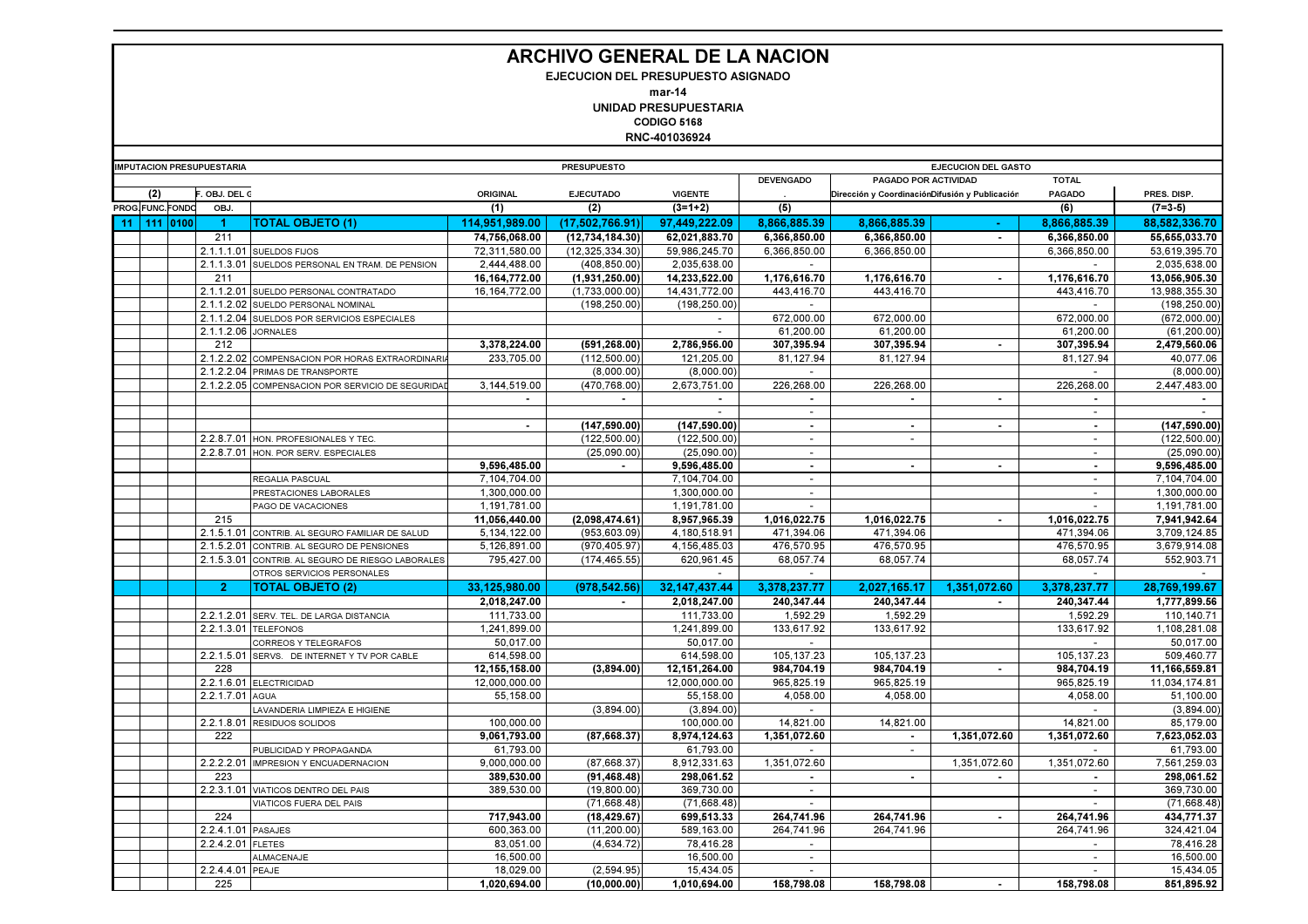|  | $\sim$ $\sim$<br>$\sim$<br>EDIFICIOS Y LOCALES<br>14.4.0.1.0 | (10.000.00) | (10,000.00) |  |  | (10,000.00) |
|--|--------------------------------------------------------------|-------------|-------------|--|--|-------------|
|  |                                                              |             |             |  |  |             |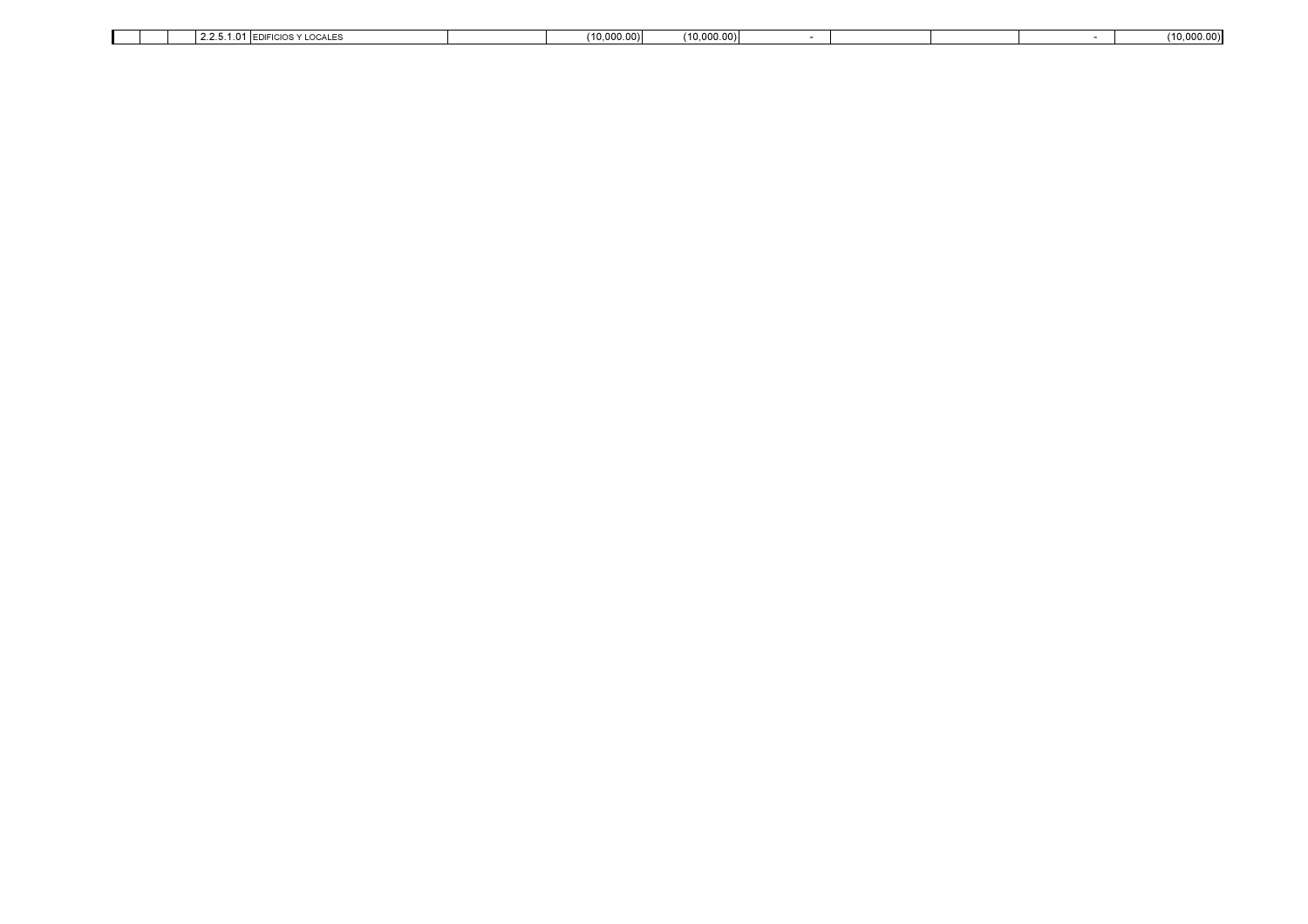|  |            | MAQUINARIAS Y EQUIPOS DE OFICINA                                                         | 17,940.00     |               | 17,940.00     |                          |              |                |                                    | 17,940.00     |
|--|------------|------------------------------------------------------------------------------------------|---------------|---------------|---------------|--------------------------|--------------|----------------|------------------------------------|---------------|
|  |            | EQUIPOS DE TRANSPORTE TRACCION Y ELEV                                                    | 780,875.00    |               | 780,875.00    |                          |              |                |                                    | 780,875.00    |
|  |            | 2.2.5.8.01 OTROS ALQUILERES                                                              | 221,879.00    |               | 221,879.00    | 158,798.08               | 158,798.08   |                | 158,798.08                         | 63,080.92     |
|  | 226        |                                                                                          | 773,574.00    | (9,774.67)    | 763,799.33    |                          |              | $\blacksquare$ | $\sim$                             | 763,799.33    |
|  |            | SEGUROS DE BIENES INMUEBLES                                                              |               |               |               | $\sim$                   |              |                | $\sim$                             | $\sim$        |
|  |            | <b>BIENES MUEBLES</b>                                                                    | 605,000.00    |               | 605,000.00    | $\sim$                   |              |                | $\sim$                             | 605,000.00    |
|  |            | 2.2.6.3.01 SEGUROS PARA PERSONAS                                                         | 168,574.00    | (9,774.67)    | 158,799.33    | $\sim$                   |              |                | $\sim$                             | 158,799.33    |
|  | 227        |                                                                                          | 1,619,600.00  | (135, 337.80) | 1,484,262.20  | 375,387.50               | 375,387.50   |                | 375,387.50                         | 1,108,874.70  |
|  |            | 2.2.7.1.01 OBRAS MENORES                                                                 | 246,105.00    | (119, 709.86) | 126,395.14    | 174,050.00               | 174,050.00   |                | 174,050.00                         | (47,654.86)   |
|  |            | 2.2.7.2.01 MAQUINARIAS Y EQUIPOS                                                         | 1,373,495.00  | (15, 627.94)  | 1,357,867.06  | 201,337.50               | 201,337.50   |                | 201,337.50                         | 1,156,529.56  |
|  |            | CONSTRUCCIONES TEMPORALES                                                                |               |               |               |                          |              |                |                                    |               |
|  | 228        |                                                                                          | 5,369,441.00  | (621, 969.57) | 4,747,471.43  | 3,186.00                 | 3,186.00     |                | 3,186.00                           | 4,744,285.43  |
|  |            | <b>GASTOS JUDICIALES</b>                                                                 | 468,491.00    |               | 425,672.36    | $\sim$                   |              |                |                                    | 425,672.36    |
|  |            | 2.2.8.2.01 COMISIONES Y CARGOS BANCARIOS<br>2.2.8.4.01 SERV. FUNERARIOS Y GASTOS CONEXOS | 16.304.00     | (42, 818.64)  | 16,304.00     | 3,186.00                 | 3,186.00     |                | 3,186.00                           | 13,118.00     |
|  |            | SERVICIOS SANITARIOS MEDICOS Y VETERINA                                                  | 484,000.00    |               | 484,000.00    | $\overline{\phantom{0}}$ |              |                | $\sim$                             | 484,000.00    |
|  |            | FUMIGACION, LAVANDERIA, LIMPIEZA E HIGIEN                                                | 300,000.00    |               | 300.000.00    |                          |              |                |                                    | 300,000.00    |
|  |            | SERV. TEC. Y PROFESIONALES                                                               | 4,100,646.00  |               | 4,100,646.00  |                          |              |                |                                    | 4,100,646.00  |
|  |            | OTROS SERVICIOS NO PERSONALES                                                            |               | (579, 150.93) | (579, 150.93) |                          |              |                |                                    | (579, 150.93) |
|  | -3         | <b>TOTAL OBJETO (3)</b>                                                                  | 13,479,422.00 | (501,431.54)  | 12,977,990.46 | 1,335,644.05             | 1,335,644.05 |                | 1,335,644.05                       | 11,642,346.41 |
|  |            |                                                                                          | 1,205,740.00  | (22, 462.83)  | 1,183,277.17  | 239,240.17               | 239,240.17   | $\blacksquare$ | 239,240.17                         | 944,037.00    |
|  | 2.3.1.1.01 | ALIMENTOS Y BEBIDAS PARA PERSONAS                                                        | 1,205,740.00  | (22, 462.83)  | 1,183,277.17  | 239,240.17               | 239,240.17   |                | 239,240.17                         | 944,037.00    |
|  |            | PRODUCTOS AGROFORESTALES Y PECUARIOS                                                     |               |               |               |                          |              |                |                                    |               |
|  | 232        |                                                                                          | 141,900.00    | (38, 891.14)  | 103,008.86    | 10,974.00                | 10,974.00    | $\mathbf{r}$   | 10,974.00                          | 92,034.86     |
|  |            | HILADOS Y TELAS                                                                          |               |               | $\sim$        | $\sim$                   |              |                | $\sim$                             | $\sim$        |
|  |            | <b>ACABADOS TEXTILES</b>                                                                 |               |               |               |                          |              |                | $\sim$                             |               |
|  |            | 2.3.2.3.01 PRENDAS DE VESTIR                                                             | 141,900.00    | (38.891.14)   | 103,008.86    | 10,974.00                | 10.974.00    |                | 10,974.00                          | 92,034.86     |
|  |            | CALZADOS                                                                                 |               |               |               | $\overline{\phantom{a}}$ |              |                | $\overline{\phantom{a}}$           |               |
|  | 233        |                                                                                          | 1,963,888.00  | (12, 861.30)  | 1,951,026.70  | $\sim$                   | $\sim$       | $\blacksquare$ | $\sim$                             | 1,951,026.70  |
|  |            | PAPEL DE ESCRITORIOS                                                                     | 214,079.00    |               | 214,079.00    |                          |              |                | $\overline{\phantom{a}}$           | 214,079.00    |
|  |            | 2.3.3.2.01 PRODUCTOS DE PAPEL CARTON                                                     | 1,300,000.00  | (2, 135.00)   | 1,297,865.00  | $\sim$                   |              |                | $\sim$                             | 1,297,865.00  |
|  |            | 2.3.3.3.01 PRODUCTOS DE ARTES GRAFICOS                                                   | 229,809.00    | (10, 726.30)  | 219.082.70    | $\overline{\phantom{a}}$ |              |                | $\sim$                             | 219,082.70    |
|  |            | LIBROS, REVISTAS Y PERIODICOS                                                            | 220,000.00    |               | 220,000.00    | $\sim$                   |              |                | $\overline{\phantom{a}}$           | 220,000.00    |
|  |            | TEXTOS DE ENSEÑANZA                                                                      |               |               |               |                          |              |                |                                    |               |
|  | 237        |                                                                                          | 3,533,837.00  | (303, 330.02) | 3,230,506.98  | 752,717.14               | 752,717.14   |                | 752,717.14                         | 2,477,789.84  |
|  |            | 2.3.7.1.01 COMBUSTIBLES Y LUBRICANTES                                                    | 2,949,279.00  | (303, 330.02) | 2,645,948.98  | 600,000.00               | 600,000.00   |                | 600,000.00                         | 2,045,948.98  |
|  |            | 2.3.7.1.05 ACEITES Y GRASAS                                                              |               |               | $\sim$        | 16,175.49                | 16,175.49    |                | 16,175.49                          | (16, 175.49)  |
|  |            | 2.3.7.2.03 PRODUCTOS QUIMICOS Y CONEXOS                                                  | 486,972.00    |               | 486,972.00    | 136,541.65               | 136,541.65   |                | 136,541.65                         | 350,430.35    |
|  |            | PRODUCTOS FARMACEUTICOS Y CONEXOS                                                        | 97,586.00     |               | 97,586.00     |                          |              |                |                                    | 97,586.00     |
|  |            | <b>CUEROS Y PIELES</b>                                                                   | 544,423.00    | (2, 513.99)   | 541,909.01    | 56,678.33                | 56,678.33    |                | 56,678.33                          | 485,230.68    |
|  |            | ARTICULOS DE CUERO                                                                       |               |               |               |                          |              |                |                                    |               |
|  |            | 2.3.5.3.01 LLANTAS Y NEUMATICOS                                                          | 77,460.00     | $\sim$        | 77,460.00     | 55,427.53                | 55,427.53    |                | 55,427.53                          | 22,032.47     |
|  | 2.3.5.4.01 | ARTICULOS DE CAUCHO                                                                      | 64,259.00     | (239.99)      | 64,019.01     | 1,250.80                 | 1,250.80     |                | 1,250.80                           | 62,768.21     |
|  |            | ARTICULOS DE PLASTICOS                                                                   | 402,704.00    | (2,274.00)    | 400,430.00    | $\sim$                   |              |                | $\sim$                             | 400,430.00    |
|  | 236        |                                                                                          | 762,390.00    | (74, 407.92)  | 687,982.08    | 60,231.92                | 60,231.92    | $\blacksquare$ | 60,231.92                          | 627,750.16    |
|  |            | 2.3.6.1.01 PRODUCTOS DE CEMENTO                                                          |               | (2.605.32)    | (2.605.32)    | $\sim$                   |              |                | $\sim$                             | (2,605.32)    |
|  |            | PRODUCTOS DE VIDRIO, LOZA Y PORCELANA                                                    |               |               |               | $\sim$                   |              |                | $\overline{\phantom{a}}$           |               |
|  |            | 2.3.6.1.02 CEMENTO CAL Y YESO                                                            |               | (1, 132.99)   | (1, 132.99)   | $\sim$                   |              |                | $\sim$                             | (1, 132.99)   |
|  |            | 2.3.6.3.01 PRODUCTOS METALICOS                                                           | 762,390.00    | (70, 669.61)  | 691,720.39    | 60,231.92                | 60,231.92    |                | 60,231.92                          | 631,488.47    |
|  |            | <b>MINERALES</b>                                                                         |               |               |               |                          |              |                |                                    |               |
|  | 239        |                                                                                          | 5,327,244.00  | (46, 964.34)  | 5,280,279.66  | 215,802.49               | 215,802.49   |                | 215,802.49                         | 5,064,477.17  |
|  |            | 2.3.9.1.01 MATERIAL DE LIMPIEZA                                                          | 411,797.00    | (194.00)      | 411,603.00    | 22,317.05                | 22,317.05    |                | 22,317.05                          | 389,285.95    |
|  |            | UTILES DE ESCRITORIO OFIC. Y ENSEÑANZA                                                   | 3,229,898.00  |               | 3,229,898.00  | $\sim$                   |              |                |                                    | 3,229,898.00  |
|  |            | 2.3.9.3.01 UTILES MENORES MEDICOS                                                        | 33.915.00     | (186.44)      | 33,728.56     | 27,659.20                | 27,659.20    |                | 27.659.20                          | 6,069.36      |
|  |            | UITLES DEPORTIVOS Y RECREATIVOS                                                          |               |               | $\sim$        | $\sim$                   |              |                | $\sim$                             | $\sim$        |
|  |            | 2.3.9.5.01 UTILES DE COCINA Y COMEDOR                                                    | 11.000.00     | (1, 203.22)   | 9,796.78      | $\sim$                   |              |                | $\sim$                             | 9,796.78      |
|  |            | 2.3.9.7.01 PRODUCTOS ELECTRICOS Y AFINES                                                 | 557.098.00    | (14, 073.43)  | 543,024.57    | $\overline{\phantom{a}}$ |              |                | $\sim$                             | 543,024.57    |
|  |            | MATERIALES Y UTILES RELACI. CON INFORMA                                                  |               | (1,975.44)    | (1,975.44)    | $\sim$<br>$\sim$         |              |                | $\overline{\phantom{a}}$<br>$\sim$ | (1,975.44)    |
|  |            | <b>EQUIPOS MILITARES</b><br>2.3.9.9.01 UTILES DIVERSOS                                   | 1,083,536.00  | (29, 331.81)  | 1,054,204.19  | 165,826.24               | 165,826.24   |                | 165,826.24                         | 888,377.95    |
|  | 6          | <b>TOTAL OBJETO (6)</b>                                                                  | 47.553.488.00 | (55, 363.87)  | 47,498,124.13 |                          |              | $\blacksquare$ |                                    | 47,498,124.13 |
|  |            |                                                                                          | 32,087,999.00 | (55, 363.87)  | 32,032,635.13 |                          |              |                | $\sim$<br>$\sim$                   | 32,032,635.13 |
|  |            | MAQUINARIAS Y EQUIPOS DE PRODUCCION                                                      |               |               |               |                          |              |                | $\sim$                             |               |
|  |            |                                                                                          |               |               |               |                          |              |                |                                    |               |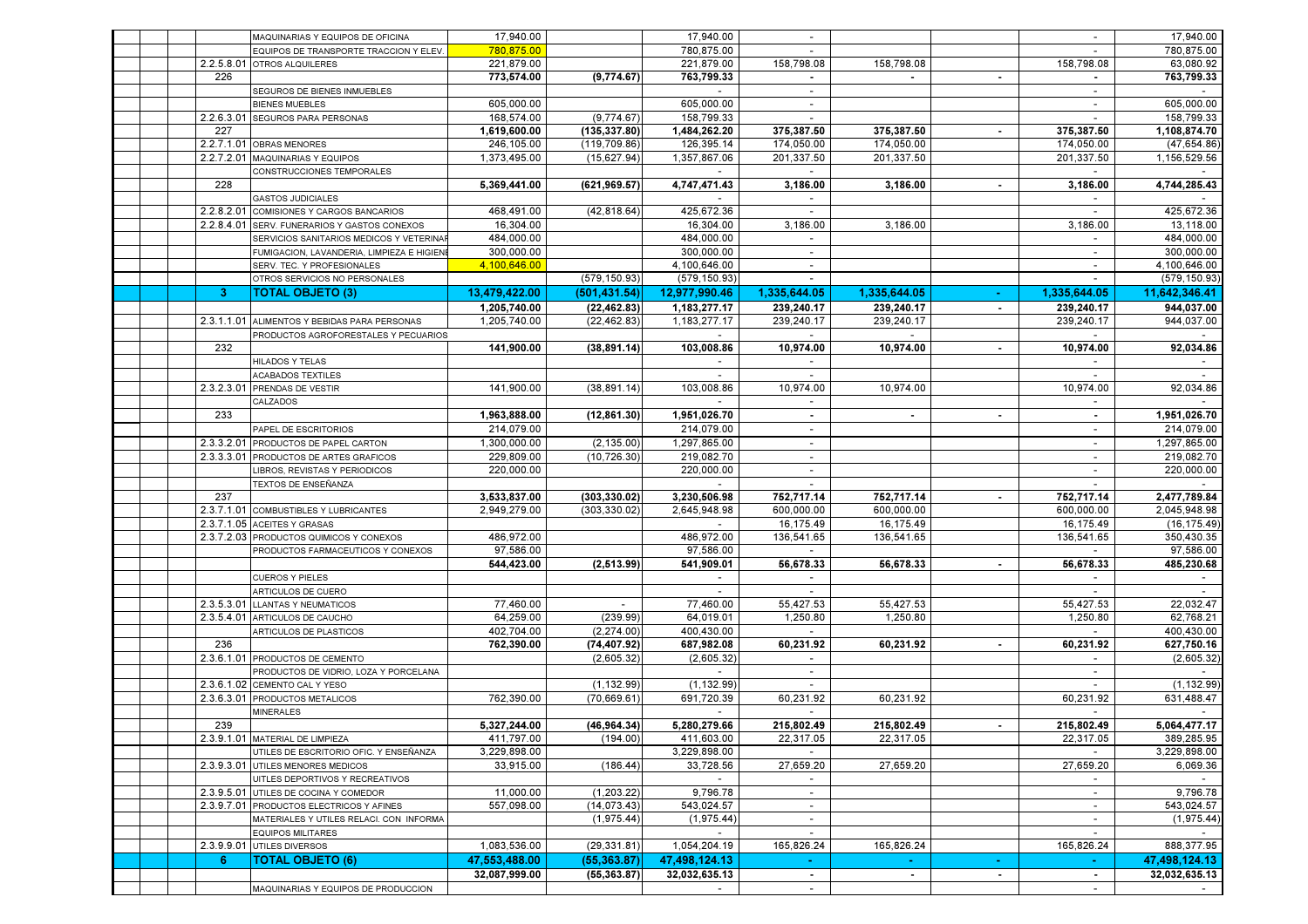|  |  | $\Delta$ $\Gamma$ $\Delta$ $\Gamma$ $\Delta$<br>=DODTIVO<br>11.77.7 |  | 60.623.0<br>-- |  |  | 60,623.00 |
|--|--|---------------------------------------------------------------------|--|----------------|--|--|-----------|
|  |  |                                                                     |  |                |  |  |           |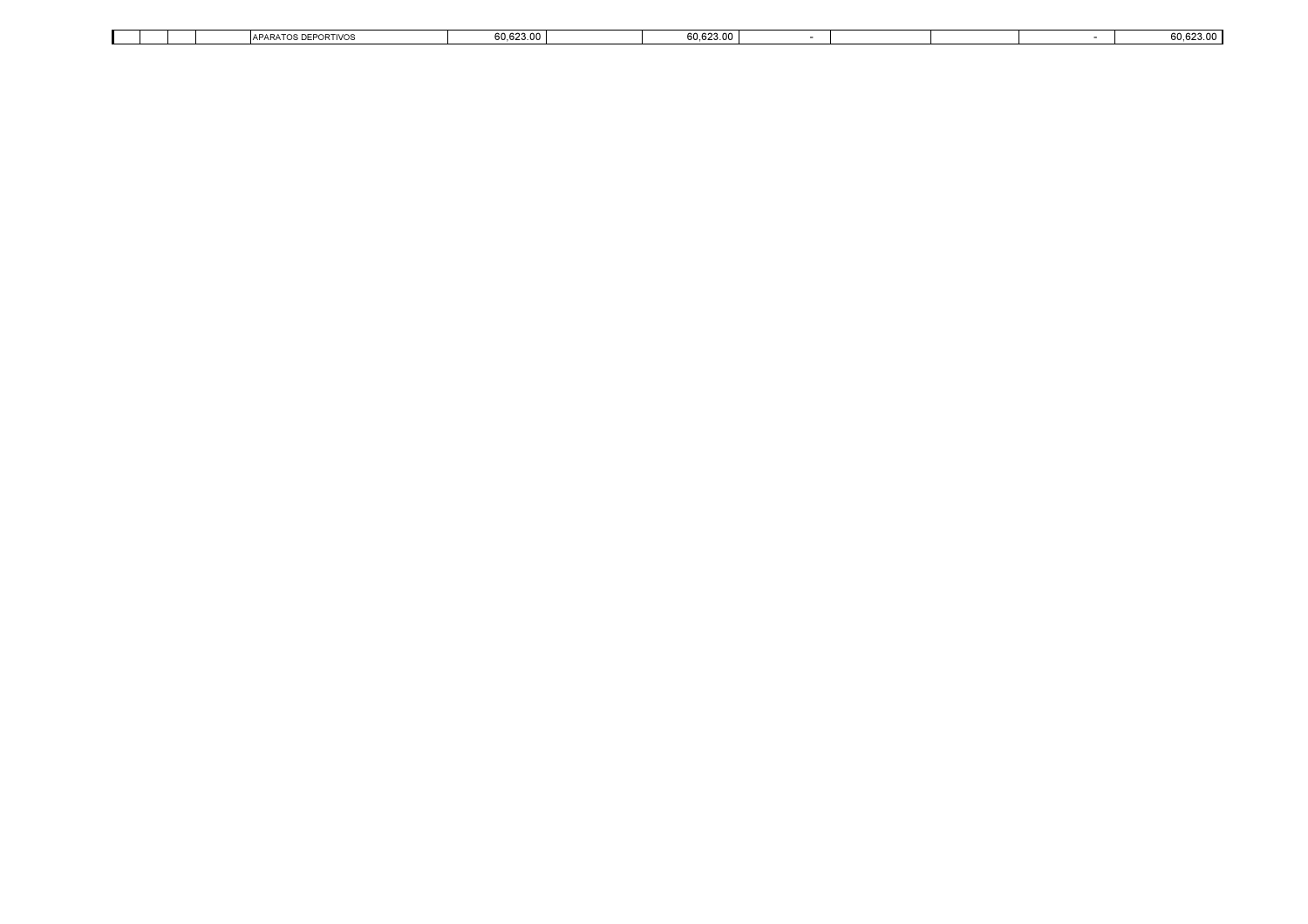|    |             |                | EQUIPOS DE TRANSPORTE                  |                          |                          |                          |                          |                |                          |                          |                |
|----|-------------|----------------|----------------------------------------|--------------------------|--------------------------|--------------------------|--------------------------|----------------|--------------------------|--------------------------|----------------|
|    |             |                | <b>EQUIPOS DE COMPUTACION</b>          | 26,652,274.00            | (37, 644.99)             | 26,614,629.01            |                          |                |                          | $\overline{\phantom{a}}$ | 26,614,629.01  |
|    |             |                | EQUIPOS Y APARATOS AUDIOVISUALES       | 218.391.00               |                          | 218,391.00               |                          |                |                          |                          | 218,391.00     |
|    |             |                | EQUIPOS Y MUEBLES DE OFICINA           | 3,507,386.00             | (17, 718.88)             | 3,489,667.12             |                          |                |                          |                          | 3,489,667.12   |
|    |             |                | MUEBLES DE ALOJAMIENTO                 | 1.275.158.00             |                          | 1.275.158.00             |                          |                |                          |                          | 1,275,158.00   |
|    |             |                | OBJETOS DE VALOR                       | 261,114.00               |                          | 261,114.00               |                          |                |                          | $\sim$                   | 261,114.00     |
|    |             |                | EQUIPOS DE TELECOMUNICACION            | 113,053.00               |                          | 113,053.00               | $\overline{\phantom{a}}$ |                |                          | $\overline{\phantom{a}}$ | 113,053.00     |
|    |             |                |                                        | 9,953,687.00             | $\sim$                   | 9,953,687.00             | $\blacksquare$           | $\blacksquare$ |                          | $\sim$                   | 9,953,687.00   |
|    |             |                | OBRAS PARA EDIFICACIONES DE ESTRUCTURA | 9,953,687.00             |                          | 9,953,687.00             |                          |                |                          | $\overline{\phantom{0}}$ | 9,953,687.00   |
|    |             |                |                                        | 5,511,802.00             | $\blacksquare$           | 5,511,802.00             | $\blacksquare$           | ٠              |                          | $\sim$                   | 5,511,802.00   |
|    |             |                | EQUIPOS DE SEGURIDAD                   | 3,736,992.00             |                          | 3,736,992.00             |                          |                |                          | $\sim$                   | 3,736,992.00   |
|    |             |                | <b>ACTIVOS INTANGIBLES</b>             |                          |                          |                          |                          |                |                          | $\overline{\phantom{a}}$ |                |
|    |             |                | PROGRAMAS DE COMPUTACION               | 1,474,810.00             |                          | 1,474,810.00             |                          |                |                          |                          | 1,474,810.00   |
|    |             |                | LICENCIAS INFORMATICOS E INTELECTUALES | 300,000.00               |                          | 300,000.00               | $\sim$                   |                |                          | $\sim$                   | 300,000.00     |
|    |             |                |                                        |                          |                          |                          |                          |                |                          |                          |                |
|    | 95 222 9995 |                |                                        |                          |                          |                          |                          |                |                          | $\sim$                   |                |
|    |             |                |                                        | $\overline{\phantom{a}}$ |                          | $\sim$                   | $\overline{\phantom{a}}$ | $\blacksquare$ | $\overline{\phantom{a}}$ | $\sim$                   | $\sim$         |
|    |             |                | HON. PROFESIONALES Y TEC.              |                          |                          | $\overline{\phantom{a}}$ |                          |                |                          | $\overline{\phantom{0}}$ | $\sim$         |
|    |             |                |                                        | ٠                        |                          |                          | $\blacksquare$           |                | $\blacksquare$           | $\overline{\phantom{0}}$ | $\sim$         |
|    |             |                | ALIMENTOS Y BEBIDAS PARA PERSONAS      |                          |                          |                          | $\overline{\phantom{a}}$ |                |                          | $\sim$                   | $\sim$         |
|    |             |                |                                        | ٠                        |                          | $\overline{\phantom{a}}$ | $\blacksquare$           | $\blacksquare$ | $\blacksquare$           | $\overline{\phantom{a}}$ | $\sim$         |
|    |             |                | UTILES DE ESCRITORIO OFIC. Y ENSEÑANZA |                          |                          |                          | $\overline{\phantom{a}}$ |                |                          | $\sim$                   | $\sim$         |
| 98 | 222 9998    | $\overline{4}$ | <b>TOTAL OBJETO (4)</b>                | 1,150,000.00             | (20,000.00)              | 1,130,000.00             |                          |                |                          |                          | 1,130,000.00   |
|    |             | 241            |                                        | 300.000.00               | (20,000.00)              | 280,000.00               | $\blacksquare$           | $\blacksquare$ | $\overline{\phantom{a}}$ | $\sim$                   | 280,000.00     |
|    |             | 2.4.1.2.01     | AYUDAS ECONOMICAS Y DONACIONES         |                          | (20,000.00)              | (20,000.00)              |                          |                |                          | $\sim$                   | (20,000.00)    |
|    |             |                | <b>PREMIOS</b>                         | 100.000.00               |                          | 100,000.00               | $\overline{\phantom{a}}$ |                |                          | $\sim$                   | 100,000.00     |
|    |             |                | BECAS Y VIAJES DE ESTUDIOS             | 200.000.00               |                          | 200,000.00               |                          |                |                          | $\sim$                   | 200,000.00     |
|    |             |                |                                        | 850,000.00               |                          | 850,000.00               |                          | ٠              | $\blacksquare$           | $\sim$                   | 850,000.00     |
|    |             |                | <b>CUOTAS INTERNACIONALES</b>          | 850,000.00               |                          | 850,000.00               | $\sim$                   |                |                          | $\overline{\phantom{a}}$ | 850,000.00     |
| 99 | $111$ 9999  |                |                                        |                          |                          |                          |                          |                |                          |                          |                |
|    |             |                |                                        | $\blacksquare$           | $\overline{\phantom{a}}$ | $\overline{\phantom{a}}$ | $\overline{\phantom{a}}$ | $\blacksquare$ | $\blacksquare$           | $\sim$                   | $\blacksquare$ |
|    |             |                | <b>INDEMNIZACION LABORAL</b>           |                          |                          |                          |                          |                |                          | $\overline{\phantom{0}}$ |                |
|    |             |                |                                        |                          | $\blacksquare$           |                          |                          |                |                          |                          | $\sim$         |
|    |             |                |                                        |                          |                          |                          |                          |                |                          |                          |                |
|    |             |                |                                        |                          | $\sim$                   | $\sim$                   | 830,416.02               | 830,416.02     |                          | 830,416.02               | (830, 416.02)  |
|    |             |                | VARIACION DE CAJA Y BANCO              |                          |                          |                          | 830,416.02               | 830,416.02     |                          | 830,416.02               | (830, 416.02)  |
|    |             |                |                                        |                          |                          |                          |                          |                |                          |                          |                |
|    |             | <b>TOTAL</b>   |                                        | 210,260,879.00           | (19,058,104.88)          | 191,202,774.12           | 14,411,183.23            | 13,060,110.63  | 1,351,072.60             | 14,411,183.23            | 177,622,006.91 |

**Francis V. Mateo** Analista de Presupuesto

o and a constant of the constant of the constant of the constant of the constant of the constant of the constant of the constant of the constant of the constant of the constant of the constant of the constant of the consta